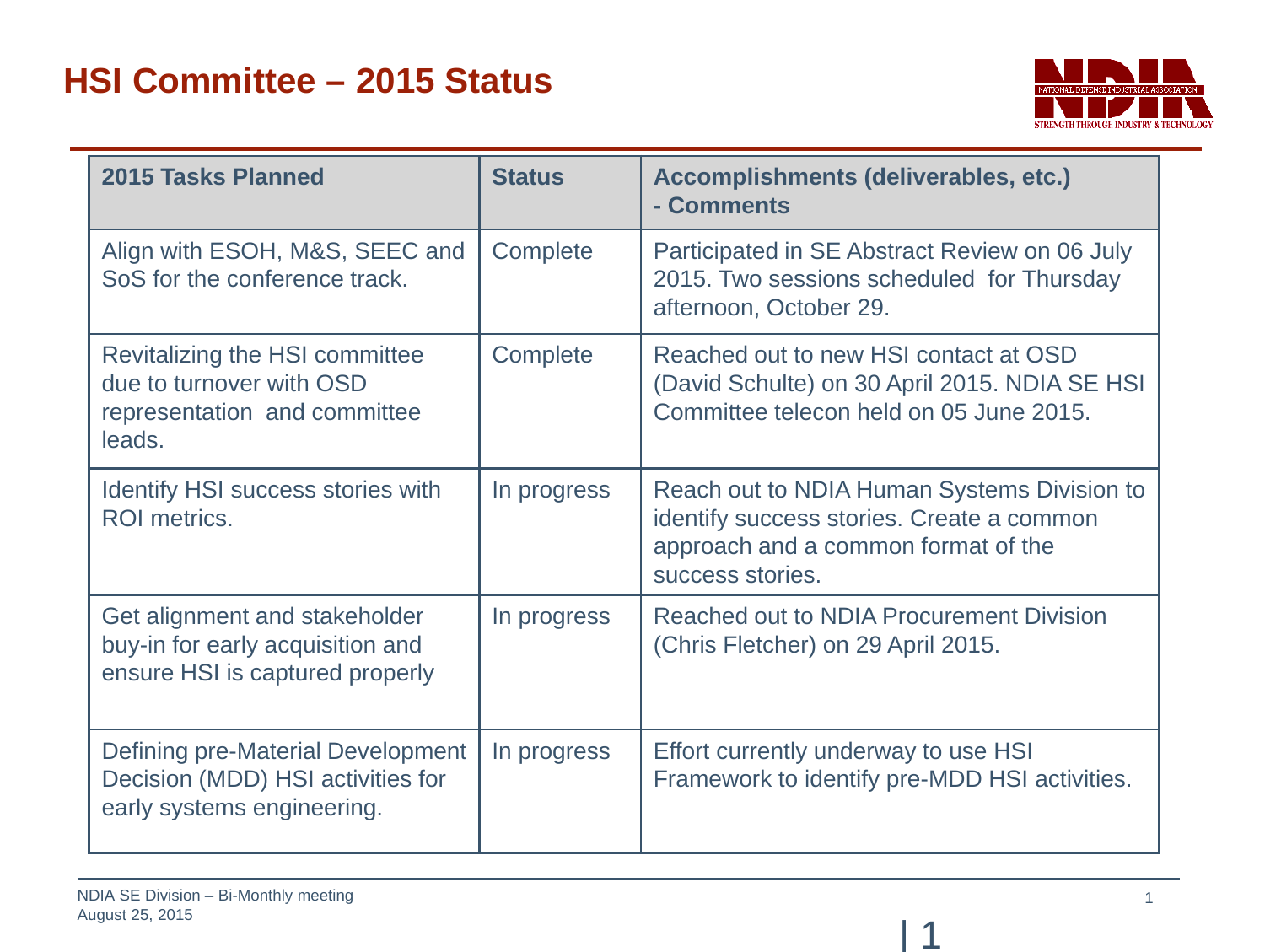## **HSI Committee - 2015 Task Plan**



| <b>Proposed 2015 Tasks:</b>                                                                                                                                                                                                                                                                                                                                                                                             | <b>Deliverables/Products</b>                                                                                                                                                                                                                                                                                                                                             |  |
|-------------------------------------------------------------------------------------------------------------------------------------------------------------------------------------------------------------------------------------------------------------------------------------------------------------------------------------------------------------------------------------------------------------------------|--------------------------------------------------------------------------------------------------------------------------------------------------------------------------------------------------------------------------------------------------------------------------------------------------------------------------------------------------------------------------|--|
| 1. Align with ESOH, M&S, SEEC and SoS for the<br>annual conference track.<br>2. Revitalize the HSI committee due to turnover<br>with OSD representation and committee leads.<br>3. Improve alignment and stakeholder buy-in for<br>early acquisition and ensure HSI is captured<br>properly.<br>4. Identify HSI success stories with ROI metrics.<br>5. Define pre-MDD HSI activities for early systems<br>engineering. | Plan for and hold HSI track at the 2015 SE and<br>$\bullet$<br>quarterly HSI committee meetings.<br>Work with other committees to highlight related<br>$\bullet$<br>HSI abstracts to improve touch points during<br>conference tracks.<br>Develop criteria for HSI in procurement language<br>Repository of HSI ROI success stories.<br>Baseline pre-MDD HSI activities. |  |
| <b>Schedule / Resources</b>                                                                                                                                                                                                                                                                                                                                                                                             | <b>Issues / Concerns:</b>                                                                                                                                                                                                                                                                                                                                                |  |
| Task 1: Complete<br>$\bullet$<br>Task 2: Complete<br>$\bullet$<br>Task 3: CY15 Q3 (Leverage relationship with<br>$\bullet$<br><b>Procurement Division)</b><br>Task 4: CY15 Q3 (Leverage relationship with<br>$\bullet$<br>Human Systems Division and DoD HFE TAG)<br>Task 5: CY15 Q4 (Leverage relationship with<br>$\bullet$<br><b>USAF HSI efforts)</b>                                                               | • Ensure consistent OSD and gov't service<br>representation within HSI committee.<br>• Alignment and coordination with NDIA Human<br><b>Systems Division.</b>                                                                                                                                                                                                            |  |